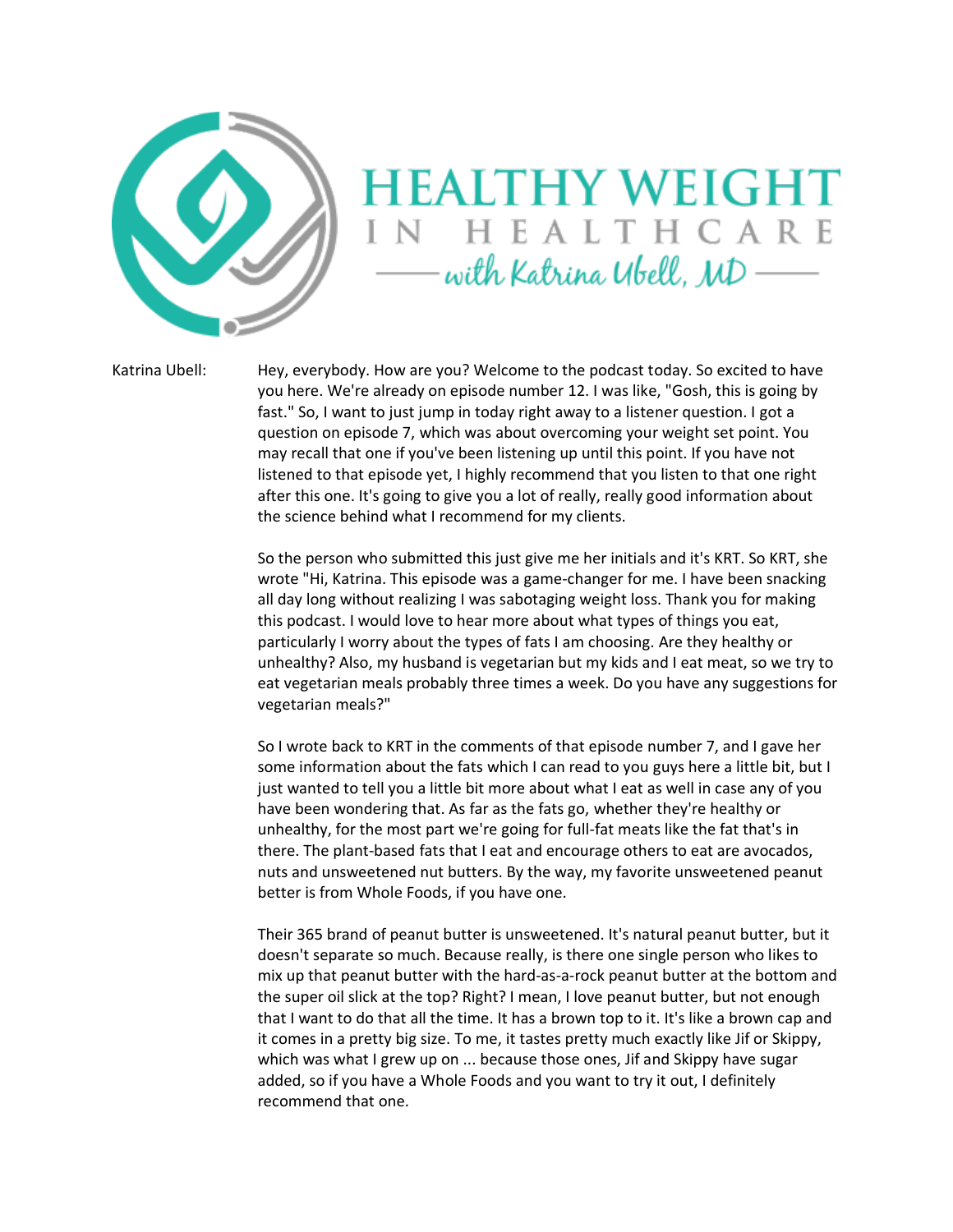Also olive oil, full-fat unsweetened or very low-sugar salad dressings, so that's going to be ranch or blue cheese. I have a couple clients who will just drizzle olive oil on their salads and squeeze some lemon on it. I often tell my clients if you want to make a vinaigrette, then make it like the French do: mostly oil, a little vinegar and really blend that up. Make sure you're really tossing it well so you're consuming that. You don't want all that dressing to be sitting in a lake at the bottom of your bowl.

Also, other full-fat dairy, so we're talking full-fat sour cream, full-fat heavy whipping cream, full-fat cheese. If you're doing mozzarella, make sure it's not part skim and get the full-fat, whole milk kind. Also some people will do the whole milk yogurt. Now yogurt does have some naturally occurring sugars in it just in the form of lactose. I've found that some people find it to be so tart anyway. They have to add so much fruit to it to get it to be palatable that they decide not to eat that much yogurt because they're getting all the additional natural sugar that's in there. Other people do fine with it, so I leave that up to the individual client and also just see what kind of results they get. If they're struggling, that might be something that we mix up.

Other than that, also eggs and ... A lot of people really like coconut oil or coconut butter or coconut cream, and that's totally fine. That's great. I personally am not a coconut fan. I just don't care for it. I really, really tried because everybody thinks it's amazing, apparently. Everyone in my life is like, "It's so good." I'm like, "I just don't like it. It's just not my thing." So if it is your thing, feel free and go for that. I haven't eaten meat in many years because I'm a vegetarian, but you're definitely looking for the higher-fat ground beef which if I recall, I think that was called ground chuck, back in the days when I used to buy that. I don't remember, but whatever the higher fat percentage is. You're not draining that off, you're mixing that in, like say if you're making tacos or something.

And then other fattier cuts of meat, like if you're doing chicken, you can do the dark meat or like the thighs, things like that. That's going to give you more fat ... or a fattier kind of fish like salmon would be great as well. As far as what I eat, I did a podcast about constraints. We eat a lot of the same stuff over and over again. I'll be honest, one of our favorite meals is rice and beans. I know it sounds so college kid, but we get these beans dried, so they're dried beans that we get from this ... I mean, this sounds so hipster, hoity-toity, but I like an artisanal bean company. I fully realize how ridiculous this sounds. I can't even say it without laughing at myself.

A number of years ago, my mother-in-law sent us beans from this place for Christmas. We were like, "Okay, beans, whatever." Didn't think too much of it and made them and we were like, "Oh my god, these are amazing!!" Comparing these, it's like apples and oranges comparing those beans to the beans that you get in the store. They have all these really unusual types. They all have so much flavor. They're super fresh. And for beans they're expensive, but comparing it to meat, it's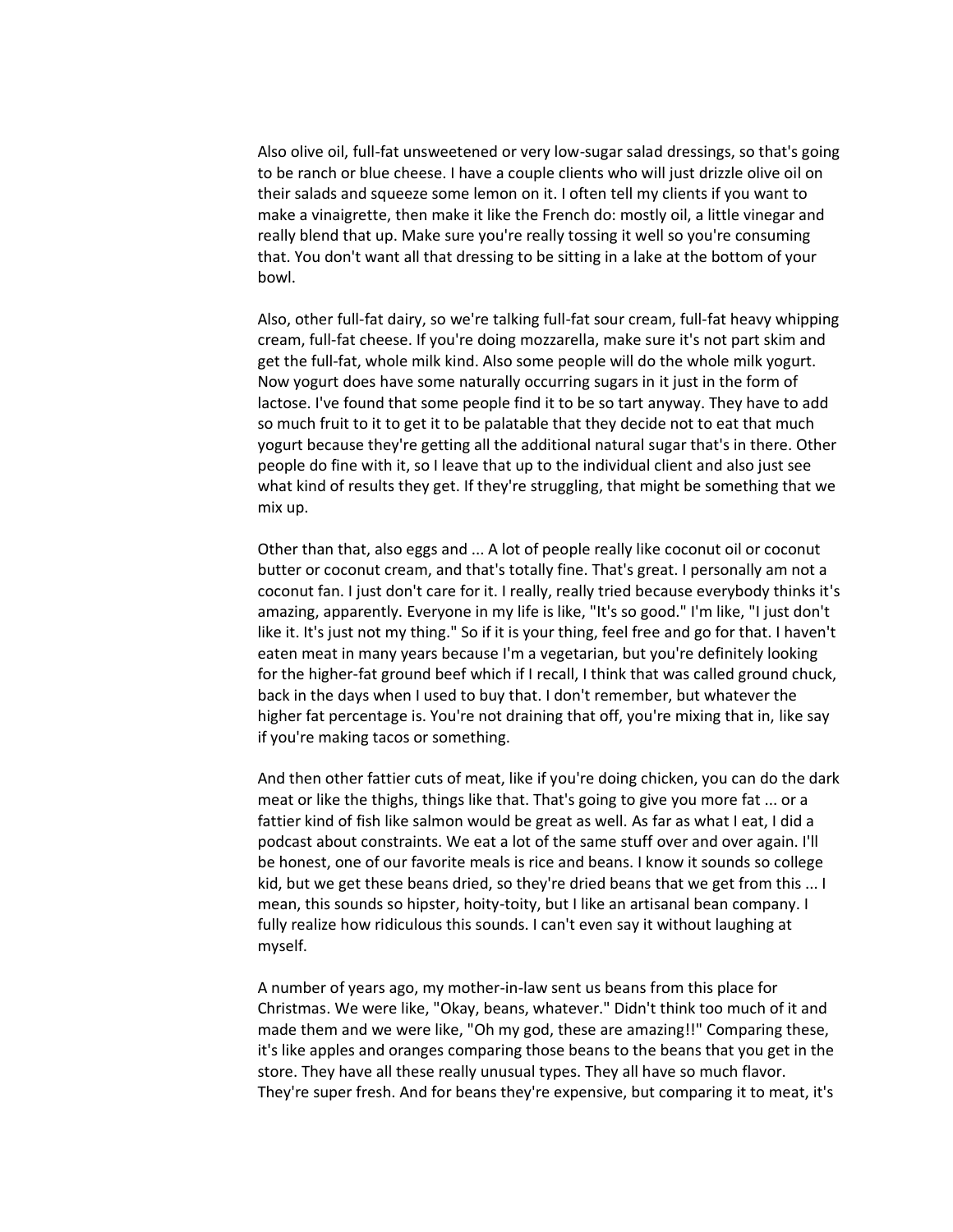actually not that expensive. I'm actually on ... They have a bean club, so you get I think six pounds of beans and then a couple of other things every three months or so and we love it.

My kids will take the leftovers for lunch in a thermos to school. They just think it's amazing. And when we do the rice, we do brown rice and I put a ton of olive oil on it and mix that in and then some salt too. It makes it taste super yummy. They love it. I have clients who do butter, too. I'm not against butter, it's just that I try to go plant-based a little bit more when I can. I cook the beans in the Instant Pot, so super-duper easy and then I also cook ... All my brown rice goes in the Instant Pot as well. So if you have a rice cooker, for sure go ahead with it. For me, I don't. Just 22 minutes on high pressure with the Instant Pot and it's just perfect.

So besides that, we do a little bit of tofu. We do sometimes some eggs. We do make a frittata or something or omelets, or scrambled eggs, easy stuff like that. Other than that ... I'm just trying to think what's in my house. Oh yeah. Lentils from Trader Joe's. Trader Joe's has these pre-cooked lentils that are already kind of seasoned that are in the produce section. What I do is I heat those up and I drizzle on olive oil and garlic salt and seriously, my kids, they love it. It's really, really good and it's really good on a salad, too, like you put that on as the protein for your salad.

So not everybody does well on a vegetarian diet because it does tend to be higher carb. Some people really do better on a low-carb diet, so then you're probably going to want to do a little bit more of the animal flesh, meaning fish and meat. If you have to do that, that's totally fine, but for us, pretty much every day my dinners are some sort of protein which usually for me at dinner is going to be tofu, lentils, or beans. Then I do some vegetables, typically some cooked vegetables and then I make myself a salad. Pretty much eat that every day. And then for breakfast I usually have a little bit of oatmeal with some fruit. I have couple of eggs usually, so I'll have two hard-boiled eggs. I can scramble them, I can make a little omelet if I want. Sometimes I'll saute up some veggies and eat that with the eggs.

So I do get variety. I get to pick what I'm going to eat, but I'm really, really constraining it down. In terms of deciding what to have, it's like I'm deciding which fruit I'm going to have. I'm deciding how to eat my eggs. Of course, I have coffee and cream because you know, I love coffee and that's basically it. For lunch, I have veggies, fruit, a little bit of fat which I usually have in the form of peanut butter, and a lot of times my protein is just some cheese, like some really yummy cheese. Of course, I get to pick which kind of cheese. I usually go and get some really highquality cheese, so it tastes really good. That's it.

It's super satisfying, super quick to put it all together and make my lunch. It's never hard and it packs really well. So that's usually what I do when I'm eating three meals a day. Hopefully that gives you some ideas of what to do. We also will eat soups. Like tonight, in fact, we're having homemade tomato soup which we all love. I don't want to spend too much time in this podcast talking about the food that I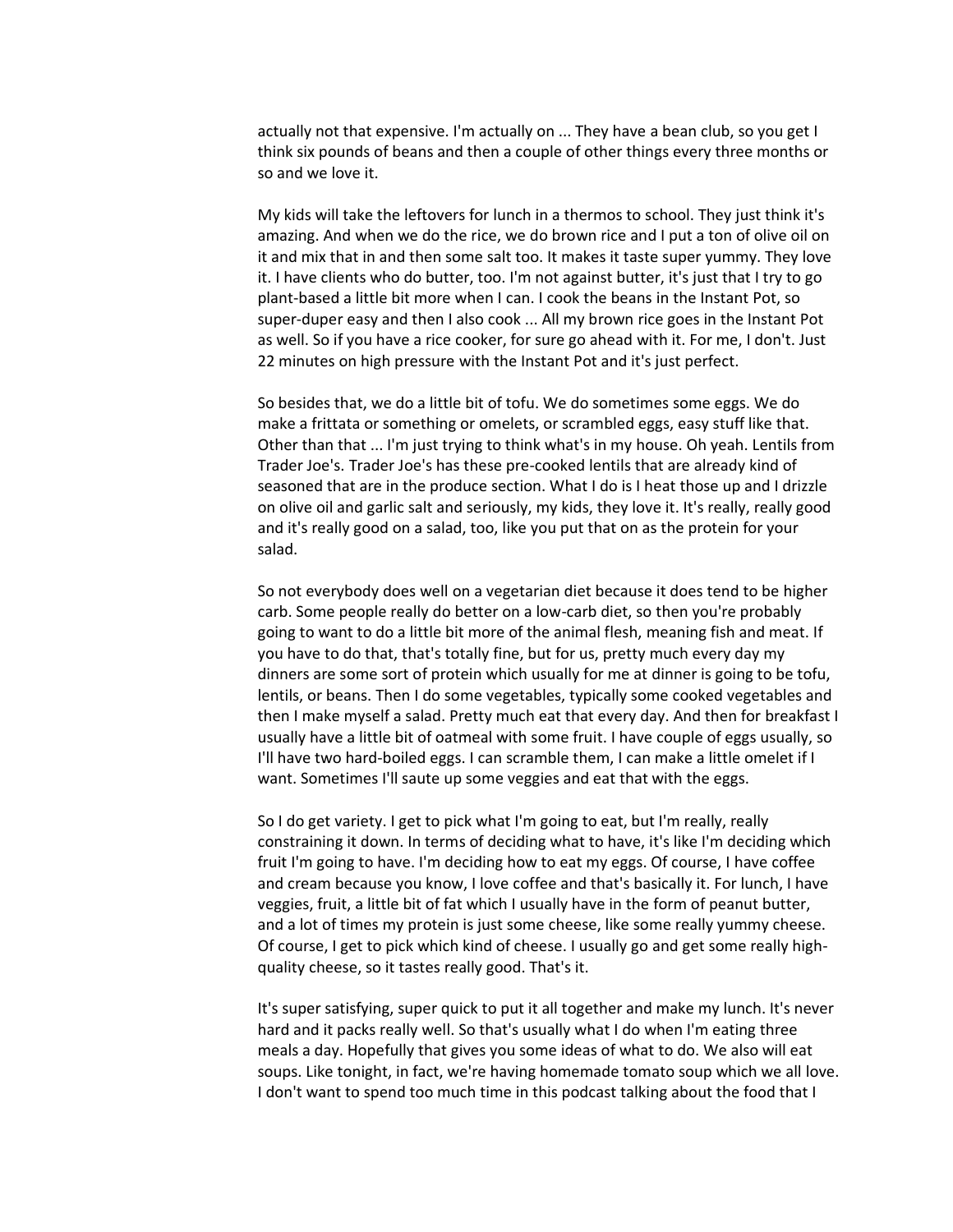eat, but I'll just tell you really quick how I make this. It doesn't even really have a recipe; I just kind of wing it, but I saute up two onions and a bunch of garlic, at least six or eight cloves and a bunch of olive oil and melted butter. Once that's cooked through, then I add three of the big cans of whole peeled San Marzano tomatoes. Those are those Italian tomatoes that are super-duper good.

I just get the plain ones, because I'm adding my seasoning later. I dump those all in and bring that to a little bit of a simmer just to let the flavors meld a little bit, not for very long. Then I take some fresh basil and wash that up really quick, chop it up and turn the heat off and stir in the basil so that it wilts. I don't really want it to cook because I want to have really good flavor. Of course, some salt and pepper. And then if I want to keep it in that pot, I take my immersion blender, that stick blender kind of thing, and just go through and blend it all up.

That leaves a teeny bit of texture to it, like a little bit of a chunk, but if I want it really smooth, then I use my Blendtec blender, which is like a Vitamix. I just blend that thing through. It's perfectly smooth. It's like baby food. Then I stir in some heavy whipping cream. How much? I don't measure, but I probably use about half of one of those little cartons. How much are those cartons? Kind of like a milk container. How much is that, 16 ounces maybe? I'm not even totally sure, but I just put about half of that in until it seems like enough and it's seriously so good.

What you're getting there is you're getting your fat and you're getting veggies. Then I'll have something for some protein and probably a salad with it, so super easy, super delicious. I can't stress enough, keep your food really simple and constrained and find really, really good things you love to eat that are quick and easy and then eat them over and over again. My kids just today, "Tomato soup, woo-hoo!" They're not bored of it. They love it. It's so good.

Okay, let's move along. Thank you KRT for submitting that question. If you guys have questions, please go to the show notes page for this episode, which you'll find at [katrinaubellmd.com/12](http://katrinaubellmd.com/12) and down at the bottom of the show notes page, there's a comments section and submit your comments for me, any questions that you have and I will get back to you. All right, today we are going to turn around here a little bit. We're going to start talking about emotions. And not only just emotions, but when we have emotions that are really heavy and uncomfortable. You know what I'm talking about, right? Those times when it's not just a minor annoyance. You're not just a little bored, like something really, really difficult is going on for you in your life and the emotions that go along with that are really pretty intense.

Right now I have a client whose father is going through cancer treatment and she is not having a lot of pleasant emotions most of the time. She's really sad, she's scared. She might be a little bit depressed at times. She doesn't really want to change that overnight. It seems unreasonable to just go, "I'm not going to think about that anymore so I can change my feelings." She doesn't necessarily even really want to feel calm about it or neutral or content about it. Feeling afraid and sad feels very authentic to her during this time where they're finding out more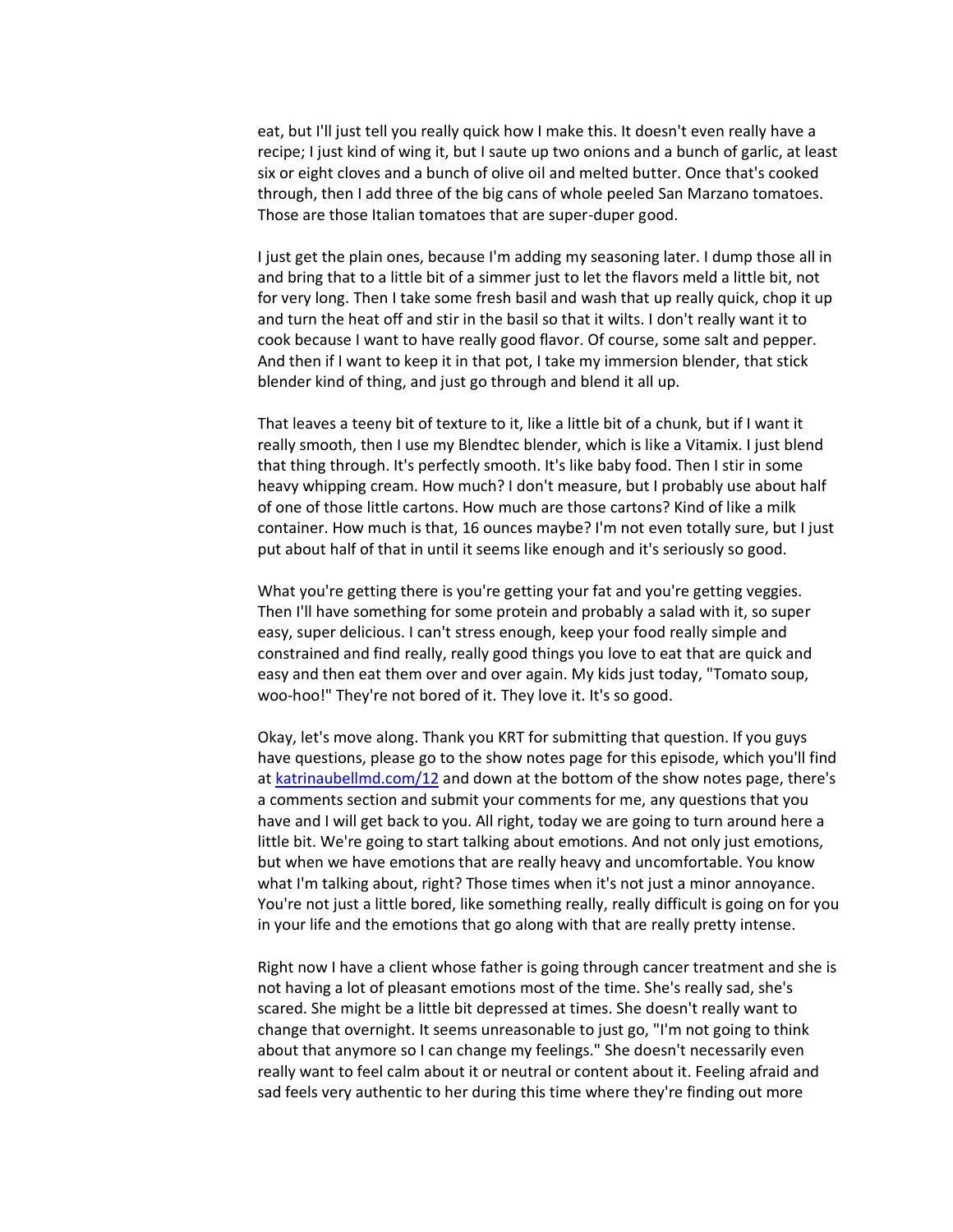information and coming up with a treatment protocol for him.

A similar thing happens when people either separate from their spouses or divorce. There's a lot of uncomfortable negative emotions that can feel really overwhelming and inescapable, really. You can feel really isolated and lonely, maybe because your friends don't really understand what you're going through or because you're losing some of your friends in the divorce as people take sides. These emotions can stay with us for many months, possibly even years depending on how long the divorce takes and whether the two of you are co-parenting, meaning you have to still stay in touch and communicate about the kids and that kind of thing.

What I want to share with you guys today is what happened to me a number of years ago that caused very serious, deep grief. And this isn't something that I typically lead with when I am getting to know people, but at a certain point in a new friendship or relationship, I usually find that I want to tell the person about it because it was and really still is such a huge part of my life and my family's life. I feel like you and I here are getting to know each other and developing a relationship through this podcast, so I want you to know about it as well. And if anything, I always want to be able to pay forward all the help and support that I got during this time, so if today's episode ends up helping somebody else in a similar place in their lives, then it's totally worth it to me.

In fact, please share this episode with anyone who you think might benefit from it. And I also think that telling our story here is a way for me to honor her memory. So the day this podcast episode will be released is April 4th, and April 4th is the sevenyear anniversary of my daughter's death. She died while I was in labor with her when I was nine days overdue. Her name was Vivienne, which is pretty ironic because it means "life", but we had chosen that name for her before she died, so we just went with it and named her that.

So the process of conceiving her was difficult. We had naturally conceived our first son, but then had unexplained secondary infertility, which as a doctor is so difficult to accept. Like, "There's got to be a reason. There's got to be some reason, you know? How come nobody can tell us?" It was a really stressful couple-year-long process that started with us saying we'd never do IVF and finished with us doing IVF. We were super incredibly private about this struggle. Seriously, almost nobody in our lives knew and I even found myself feeling like I had to lie about it sometimes to people who are pretty close in my life, which was really strange.

Somehow, I just wanted the experience to be only for and about us. In fact, there's probably going to be a number of people listening to this who have known us for years who have no idea that this is what we went through. So we were super lucky because the IVF took on the first try. We were so excited until I was six weeks pregnant and had an ovarian torsion because one of my ovaries was still so big from the stimulation that it torsed. But seriously, that pregnancy saved my ovary because the infertility specialist got me right in as soon as I started having symptoms and then they immediately did an ultrasound right there in the office.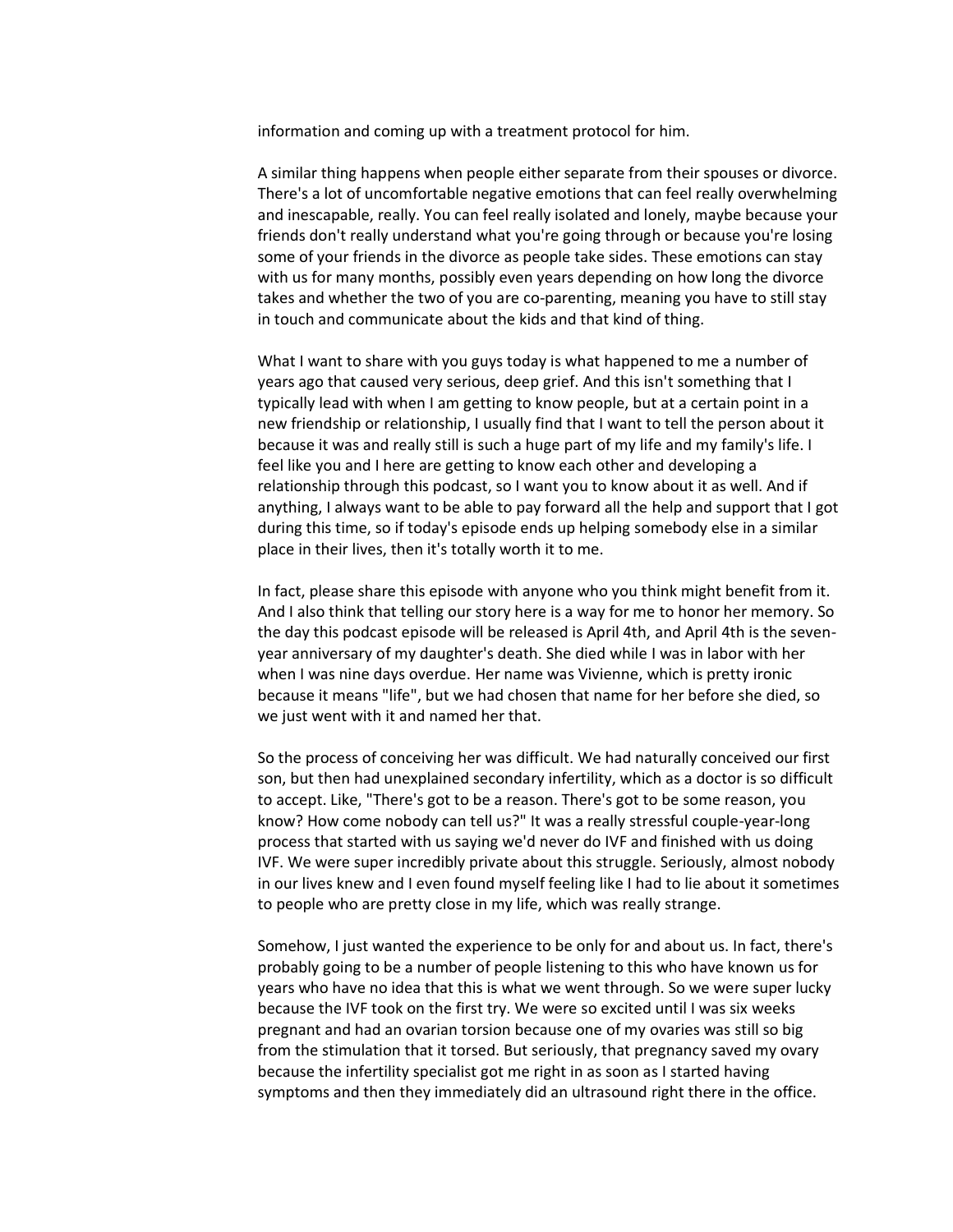My husband recalls seeing the Doppler blood flow on the ultrasound and how the blood flow just stopped before it reached the ovary. I couldn't even look. I didn't see it. I was trying not to writhe around on the table and hold still for the doctor because the pain I was in was so horrible. But they immediately rushed me to the OR, the infertility doctor did the surgery and he was able to save my ovary and the pregnancy, so it just felt like a miracle. And then the rest of the pregnancy was totally normal, no worries. We found out we were having a girl and we were super excited and when I was overdue, I wasn't really surprised because I had to be induced with my other son, my first son, at 41 weeks.

I wasn't induced earlier this time because it was Holy Week and Easter weekend, which is a big deal here and so there were no scheduled inductions available at the hospital. Interestingly, they had offered me April 1st, but told me that the only reason those spots were available was because nobody wanted an April Fools' baby. "Nobody wants an April Fools' baby." And I never even critically thought about that statement. I just had a belief that my baby was safer in my belly than being forced out and I thought that if nobody else wanted that due date, then neither did I.

So we scheduled an induction for the day after Easter, April 5th. I had a BPP heading into the weekend. Everything looked good, so there really was no reason to worry. So then the night before Easter, I went into labor on my own and the contractions weren't long enough or close enough together to even call L&D, so we decided to stay home and try to make it to the Easter egg hunt in the morning, which ... So I should back up and tell you that Easter was always one of my absolute favorite holidays growing up. I loved egg hunts and all the decorations and the candy. I always liked decorating my house for Easter way more than even for Christmas.

Think when you live in a cold climate, you're just excited that spring is coming. I always had dishes of Easter candy for about a month before the holiday, and in case you're wondering, yes, this definitely did fuel my desires and urges for snacking and overeating candy. Naturally, I loved putting on an Easter egg hunt for our son and I really didn't want to miss it because I was sitting around at the hospital, so I labored all night at home. But by 6 AM, it was getting too intense, so we woke my son up and had him do the hunt early. I couldn't even make it through half of it. We had to go. It was time.

So I'll spare you the whole play-by-play. We don't need everybody sobbing in their cars on the way to work while they're listening to this, but what happened was they admitted me, couldn't find a heartbeat, and confirmed it with ultrasound. She had died. This baby that I wanted so desperately was now dead. It was absolutely unbelievable. You can imagine all the negative emotions that flooded in. It really felt crushing, like the weight of the emotions was suffocating me.

Thus began my first experience with real grief. I had never gone through deep,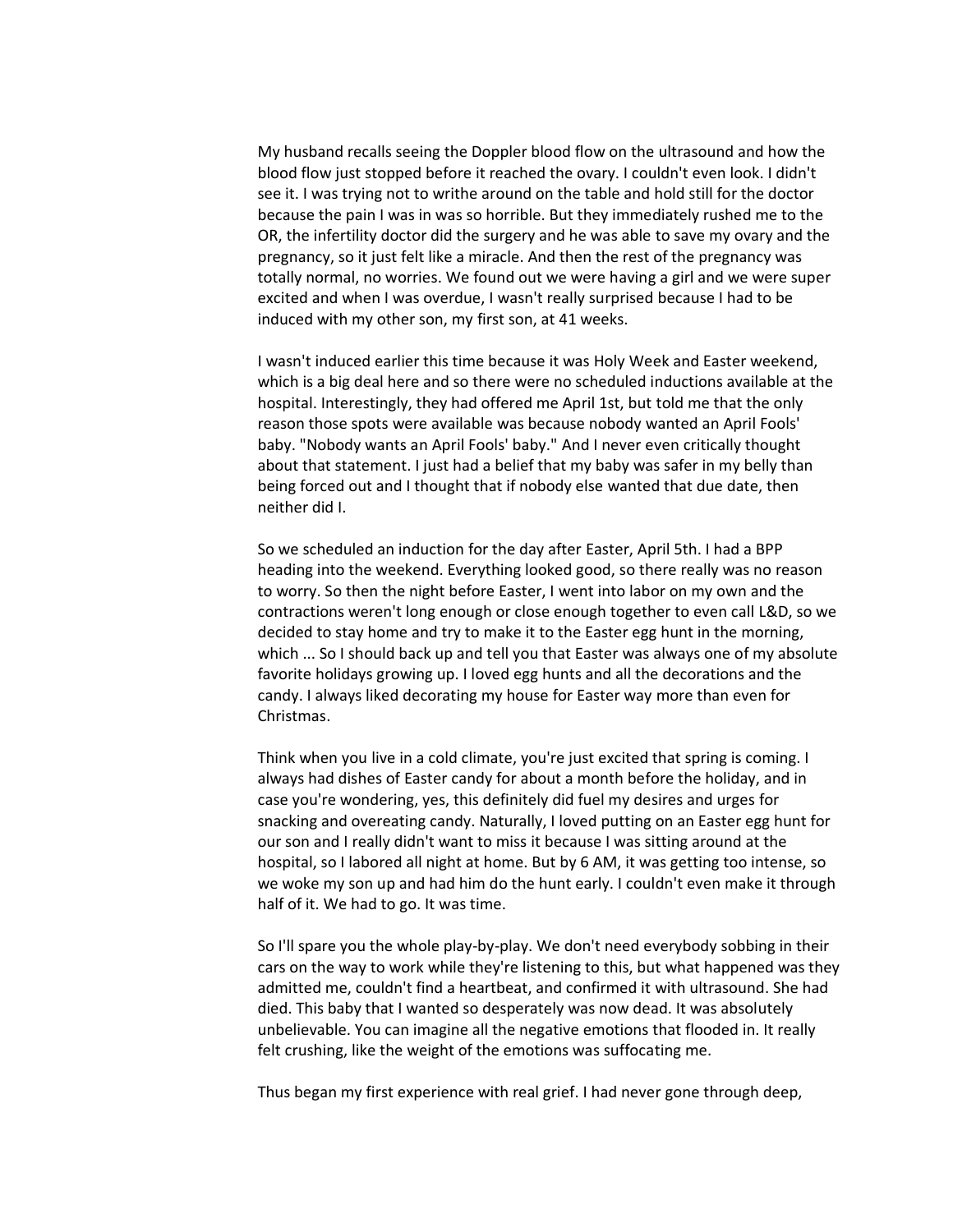desperate grief before. I only ever had one living grandmother and she died when I was pretty young. I mean sure, I had my ups and downs in life, but never anything remotely close to this. And it's so interesting, because once I got my epidural and I could actually think straight, one of my first thoughts was "I've got to figure out how to do this right." And I didn't mean it like there's only one right way to grieve, but more like "I don't know how to go through something like this without completely screwing my life up, so I'm going to have to learn."

As we moms do, one of my first concerns of course is my four-year-old son, who was planning to come to the hospital later to meet his sister and how we were going to break it to him. And all within that first week, I learned about picking a cemetery plot, a headstone and planning a funeral service. Two days after I left the hospital, I was in the therapist's office because I knew I was going to need help if I was ever planning to go back to work as a pediatrician. I knew I would have to do some serious work on myself before plunging right back into the sea of babies and pregnant moms at my office.

All I wanted was a do-over, so I started reading every book I could find about pregnancy and infant loss. And I have to say, people really came out of the woodwork to support us. It was amazing and I'm still so grateful for all the cards and meals and flowers and hugs and tears and emotional support that I got. I can't say that one thing in particular was the thing that got us through, but reading those books was so instrumental to me being able to resolve my grief and start functioning normally again.

And now as a life coach, I can see why those books helped me so much. What they taught me is that grief is a process that you can't avoid. I still remember a quote that I read back then. It went: "Grief is patient. It will wait for you." And I knew that that meant that if I avoided the grief or resisted it and tried to move on with my life without actually working through it, I would either end up gaining 300 pounds or getting divorced or being horribly depressed or something.

So I actually scheduled our nanny to come some days so that I could work on my grief. I was basically carving out time to let myself go to that painful place to cry and read and long for her and worry and feel sorry for myself. And then I'd clean myself up and got back to holding it together for my son. Because when something really difficult and horrible happens, some of us will just pull ourselves up by our bootstraps and get to work doing what needs to be done and never checking in with ourselves as far as what's actually going on for us. We make everything about other people and use food or something else to make ourselves feel better.

If the uncomfortable emotions start to come in, we might look for some comfort food to avoid feeling bad. And we really develop this skill as doctors because when bad stuff's going down, who are the patients looking to for guidance? It's us. We're the ones holding it together. We're the ones running the code. We're the ones breaking the bad news. So everyone else is falling apart around us and we're holding it together for them. We need to make sure we're taking time to process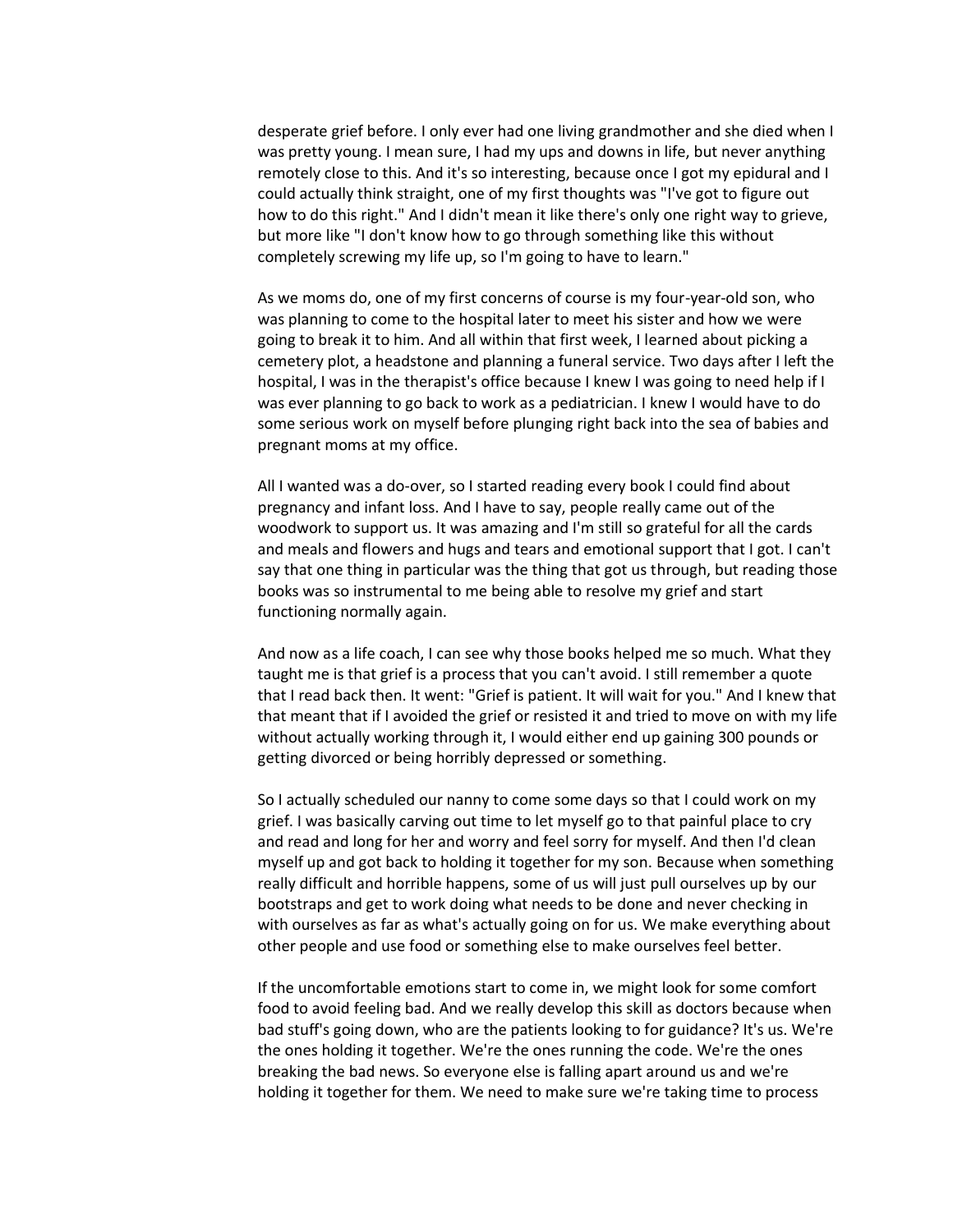through those emotions on our own and not just trying to neutralize it with food or something else.

And I hear this pretty often from my clients, that they put on a considerable amount of weight after they had like say, a parent die. Immediately, right away we're often so grief-stricken that we don't have much appetite, but once the dust settles a bit and the help is gone and everyone's back to their normal life, we're still sitting there with the enormous weight of our emotions and we just want to get away. It's the same with relationship issues. It's the same with an ill friend or family member. For me, since I had 45 pounds of baby weight on my body and no breastfeeding infant to help me lose the weight, I actually got to work dieting and exercising.

Honestly, it was actually pretty therapeutic for me because seeing my body and having to wear maternity clothes without a baby to show for it just added insult to injury all day, every day. It felt like something I could control when so much else felt so out of control. But ultimately what I learned was how important it is to actually feel your emotions. Most of us haven't ever been taught how to do this. So the first thing to realize is that we as human beings are supposed to have negative and uncomfortable emotions. Nobody teaches us this. Without the negative emotions, we would never identify the positive emotions as positive. It's that contrast between the two that makes the good so good.

If you didn't know what sad felt like, how would you know what happy feels like? I usually tell my clients to count on about half of their emotions being negative. This is just part of our human experience. It does not mean that we're doing something wrong or something in our lives is wrong. It's totally normal and we need to accept that. When we don't accept that and we think that we should be feeling better all the time, that's when we start to buffer with food. That's when we try to neutralize those negative emotions by overeating.

And for people who don't use food in this way, they're the ones who are smoking or drinking or doing drugs or spending too much or working too much or gambling or addicted to porn. Everybody has a way that they can utilize when they want to escape negative emotions. Part of the reason we're so quick to try to escape these emotions is because we think they're so strong and powerful, like if they're too intense, they might actually kill us.

But let's review what a feeling actually is. All it is, and this applies to every single emotion, is a physical response created by chemical signals that are released by the brain and organs. So those signals are triggered by thoughts. Remember that thought model. We have our neutral circumstance that we can have thoughts about and our thoughts create our feelings. And you guys know my favorite example of this, right? You have a thought about public speaking. Your thoughts release chemical signals into the body that make you have the butterfly feeling in your stomach, the sweaty palms, the elevated heart rate. We call that feeling nervous. If you change your thoughts about the public speaking, the chemical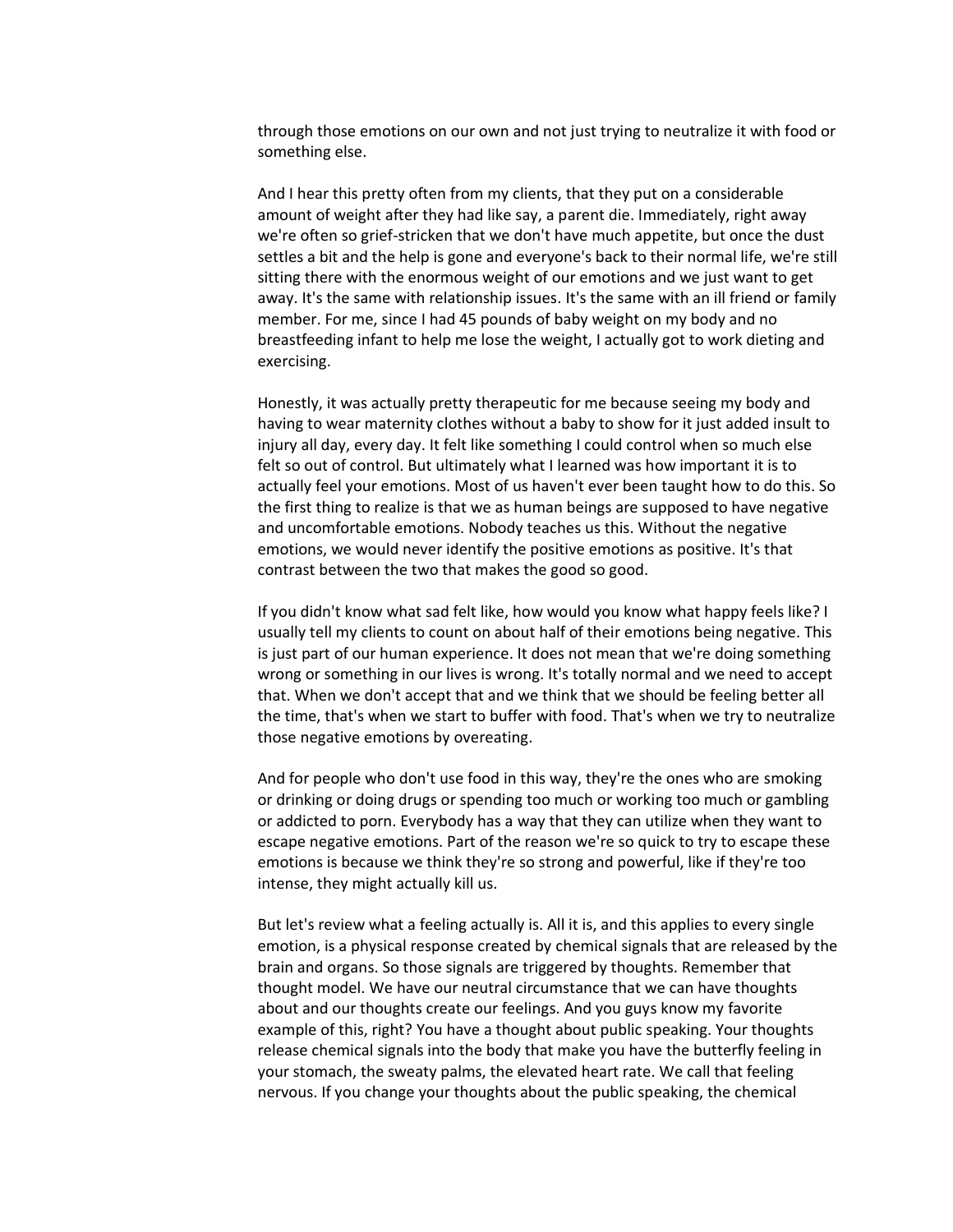signals change and the nervous feeling goes away.

With my daughter, the neutral fact or circumstance is "My baby died." I know it's going to be hard for some of you guys to believe that that's neutral, but it really is. "My baby died." It's a neutral fact. Then it's my thoughts about my baby dying that create the feeling of grief. We can feel any feeling and survive. I would go so far as to say that feelings really are harmless. They are not the end of the world. I mean sure, they can be really uncomfortable for a time, but most of our day-to-day emotions will only last in our bodies for a few minutes before they dissipate.

This is such a revelation for people, especially people who binge eat. They get an overwhelming urge to eat a lot of food and they act on it to get the urge to go away, but if they allow the urge to be there and they actually just feel it, they find that it actually goes away relatively quickly. But what you have to believe is that you can feel the emotion and not make it worse by resisting it and making it more powerful than it is.

One of the best descriptions of this is a beach ball in a pool. Think about that. You have this beach ball and the beach ball is the emotion. You try to hold the ball under the water in the pool and you have to push really hard and work at it. It's hard and exhausting. This is what resisting an emotion is. Or you can let it float on the surface and that's effortless and that's feeling the emotion. Just letting it be there. Letting it flow through you and away from you.

Sometimes, though, something really bad happens and those emotions don't leave you in a few minutes. Maybe you had a bad outcome in the OR or you find out you missed a really important diagnosis in your patient. Maybe you just found out that you're being sued by a patient. Maybe your child got in trouble for doing something really bad. Maybe you're at a low point in your marriage. Maybe you were humiliated at work by a colleague. So the way to feel those emotions is to think about putting them in an imaginary backpack. You feel that weight on your back already when you're experiencing these emotions, so just envision a backpack there holding the weight of those emotions.

So you trudge through your day, you're doing your thing, you're completing all your obligations with 40 extra pounds on your back. You don't need to escape it. You don't need to avoid it. You don't need to react to it by complaining or freaking out on other people. You don't have to display outwardly anything at all. You have the courage to carry that weight. You remember that the feeling is harmless and you embrace that discomfort as part of your human experience and over time the backpack gets lighter, and before you know it you can take it off because it's empty.

Pema Chodron, who is a brilliant woman and author, says that when we fear and resist negative emotion, we suffer. But when we have compassion for ourselves and allow the negative emotion, we grow and thrive. For sure, I've grown as a human being since losing my daughter. I would absolutely not be the person I am today had I not gone through that loss. It changed my life in every possible way. But